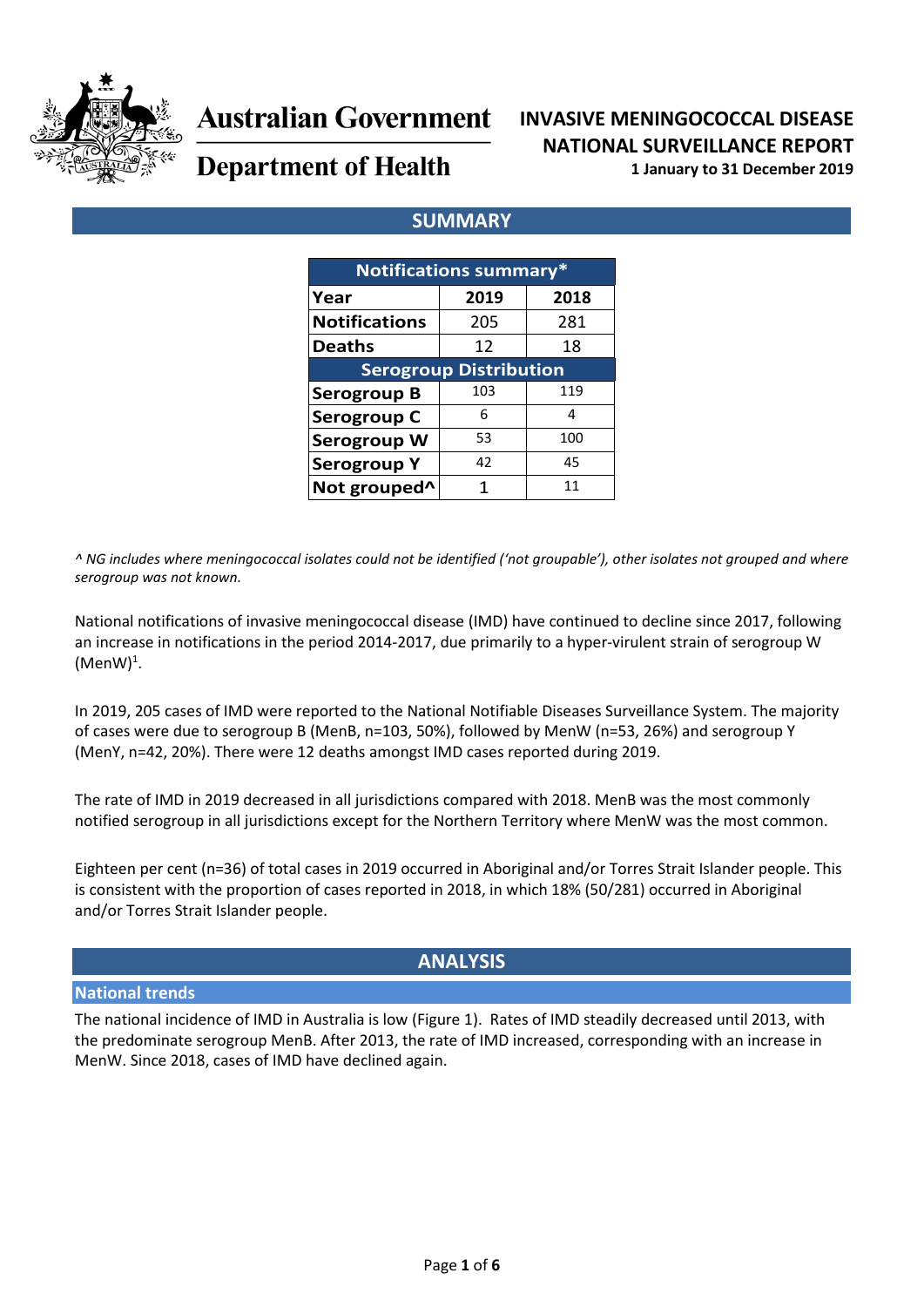

#### <span id="page-1-0"></span>**Figure 1. Annual cases and annual rate of IMD, Australia, 1 January 2002 to 31 December 2019 by serogroup**

*\*NG includes where meningococcal isolates could not be identified ('not groupable'), other isolates not grouped and where serogroup was not known.*

#### **Seasonality**

IMD tends to follow a seasonal pattern in Australia, with increased disease activity between June and September each year.

In 2019, IMD continued to follow the established seasonal pattern, with notifications peaking in August (n=31) [\(Figure 2\)](#page-1-1).

<span id="page-1-1"></span>



*\*NG includes where meningococcal isolates could not be identified ('not groupable'), other isolates not grouped and where serogroup was not known.*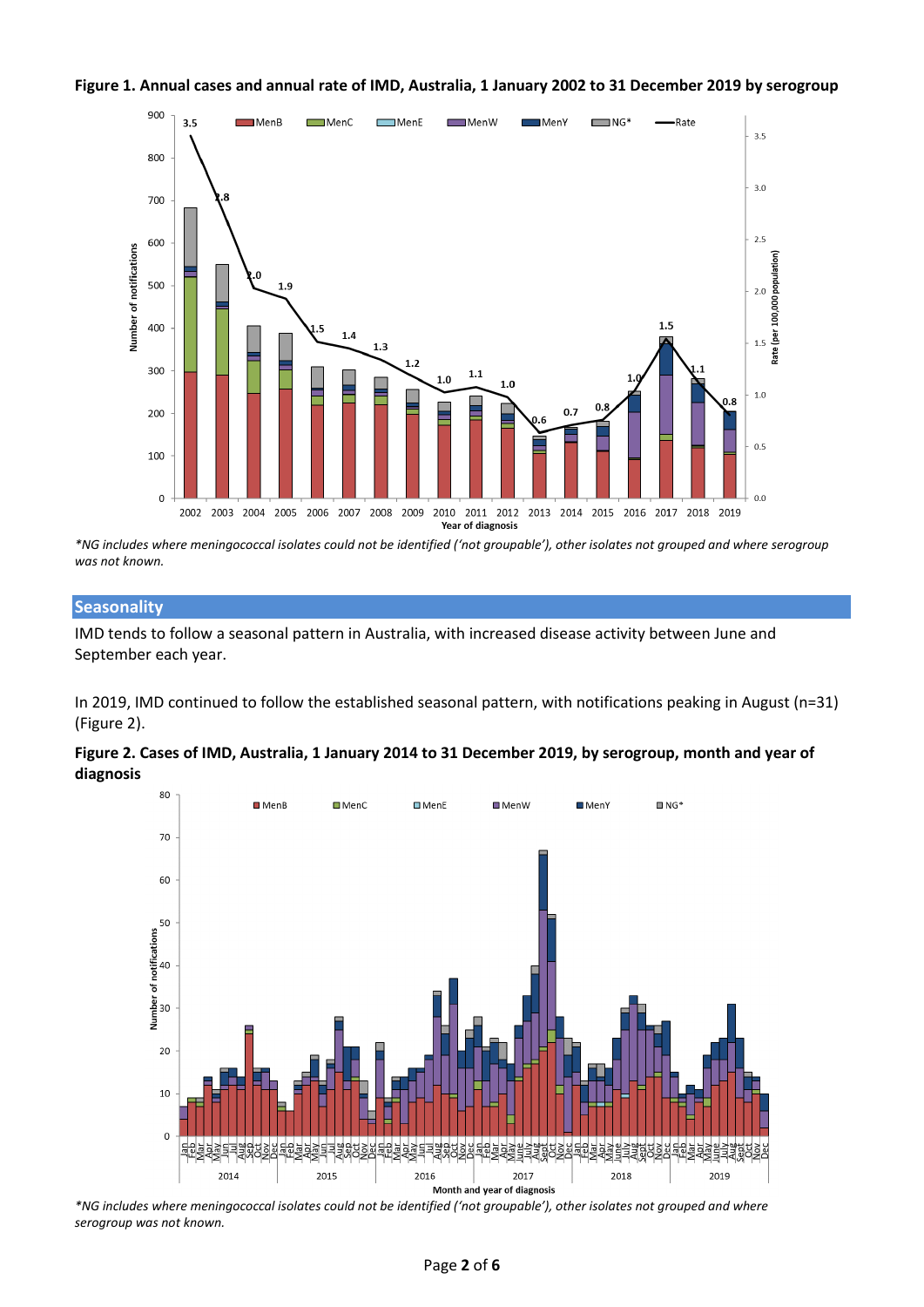#### **Age Distribution**

Cases of IMD were reported across all age groups in 2019 [\(Figure 3\)](#page-2-0). The distribution of serogroup differed by age group with MenB more common in younger people and MenW and MenY more common in older people.

The proportion of IMD cases was highest in children aged less than five years (n=52, 25%), adolescents aged 15- 19 years (n=27, 13%) and young adults aged 20-24 years (n=22, 11%). Of IMD cases in children aged less than five years, the highest proportion of cases were in infants aged less than 12 months (n=32, 62%) (Figure 3).



<span id="page-2-0"></span>**Figure 3. Notifications of IMD, Australia, 1 January to 31 December 2019, by serogroup and age group** 

*\*NG includes where meningococcal isolates could not be identified ('not groupable'), other isolates not grouped and where serogroup was not known.*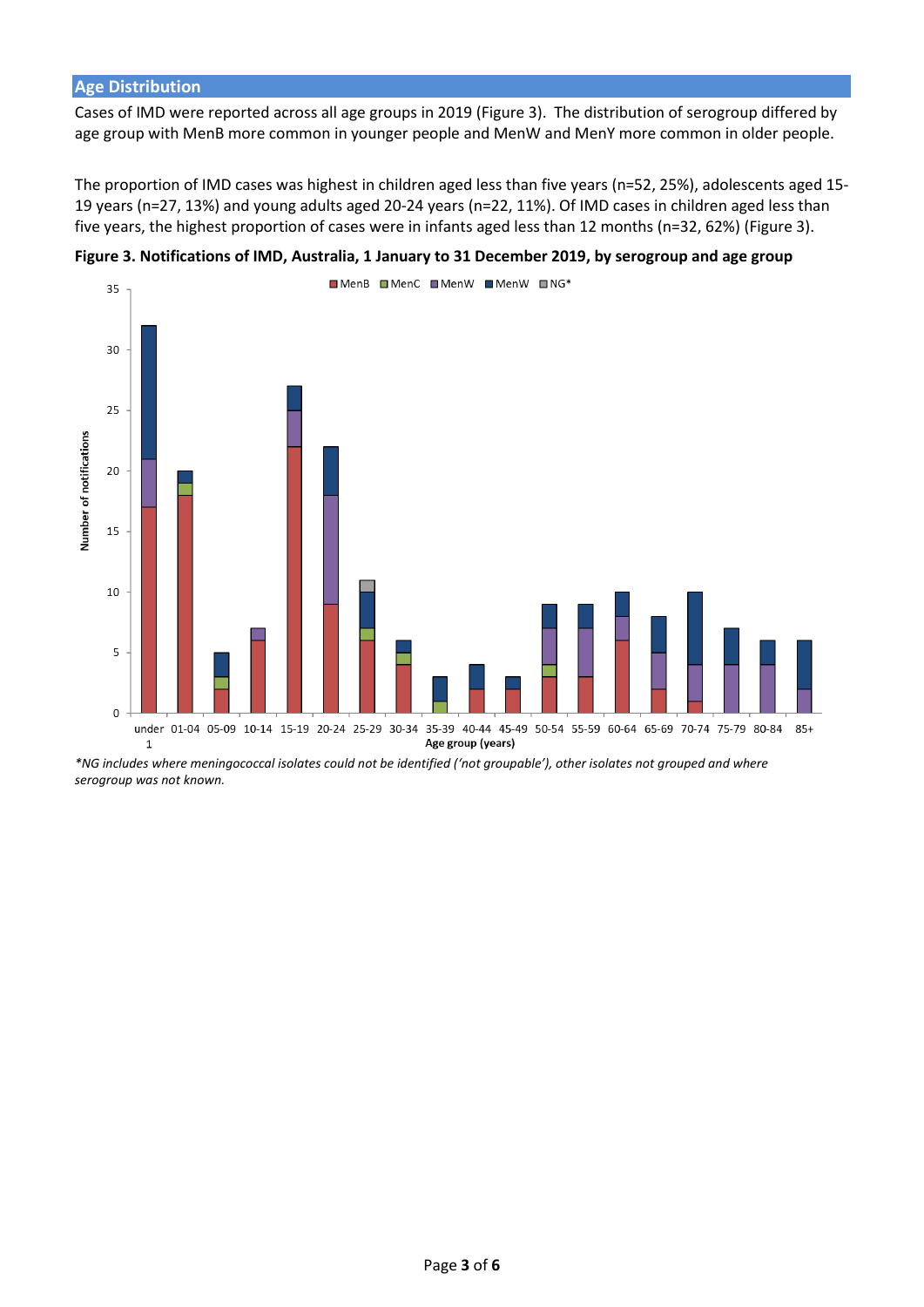#### **Geographical Distribution and Serogroups**

In 2019, cases of IMD were notified in all jurisdictions [\(Table 1\)](#page-3-0).The lowest rate of IMD was in the Australian Capital Territory (0.2 cases per 100,000 population) while the Northern Territory experienced the highest (2 cases per 100,000). Although the Northern Territory had the highest rate of disease, incidence has substantially reduced since a peak of 12.9 cases per 100,000 in 2017 associated with MenW outbreaks.

In 2019, MenB was the predominant serogroup reported (n=103, 50%) followed by MenW (n=53, 26%) and MenY (n=42, 20%). The proportion of cases caused by MenW has decreased nationally, following a peak in the number of notifications of MenW in 2017 (n=139, 37%), and a peak in proportion of MenW cases out of all IMD notifications in 2016 (n=108, 43%).

<span id="page-3-0"></span>

| Table 1. Notifications and rates of IMD, Australia, 2018 and 2019, by serogroup and state and territory |  |
|---------------------------------------------------------------------------------------------------------|--|
|---------------------------------------------------------------------------------------------------------|--|

|                    | <b>Notifications</b> |      |                |              |                |              |      |      |          |      |                |              |      |       |                          |      |
|--------------------|----------------------|------|----------------|--------------|----------------|--------------|------|------|----------|------|----------------|--------------|------|-------|--------------------------|------|
|                    |                      |      |                |              |                |              |      |      |          |      |                |              |      |       |                          |      |
|                    |                      | B    |                |              | E              |              |      | W    |          | ۷    |                | $NG*$        |      | Total |                          | Rate |
|                    |                      |      |                |              |                |              |      |      |          |      |                |              |      |       | (per 100,000 population) |      |
| State or territory | 2018                 | 2019 | 2018           | 2019         | 2018           | 2019         | 2018 | 2019 | 2018     | 2019 | 2018           | 2019         | 2018 | 2019  | 2018                     | 2019 |
| <b>ACT</b>         | $\mathbf{0}$         |      | 0              | 0            | 0              | 0            |      | 0    | 0        | 0    | 0              | $\mathbf{0}$ | 2    |       | 0.5                      | 0.2  |
| <b>NSW</b>         | 32                   | 34   | $\overline{2}$ | 0            | $\Omega$       | $\mathbf{0}$ | 20   | 11   | 16       | 14   | $\overline{2}$ | $\Omega$     | 72   | 59    | 0.9                      | 0.7  |
| <b>NT</b>          | ว                    |      | 0              | 0            | 0              | 0            |      | 4    | $\Omega$ | 0    |                | 0            | 11   | 5     | 4.4                      | 2.0  |
| QLD                | 29                   | 18   |                | $\Omega$     | $\overline{2}$ | $\mathbf 0$  | 13   | 9    | 11       | 18   | $\overline{2}$ | $\mathbf{A}$ | 58   | 46    | 1.2                      | 0.9  |
| <b>SA</b>          | 27                   | 19   | 0              | 0            | 0              | $\mathbf{0}$ | 4    | 4    | 3        | 4    | 0              | $\mathbf{0}$ | 34   | 27    | 2.0                      | 1.5  |
| <b>TAS</b>         | 3                    | 4    | $\Omega$       | $\mathbf{0}$ | $\Omega$       | $\mathbf 0$  | 5.   | ำ    | ำ        | 0    |                | $\Omega$     | 11   | 6     | 2.1                      | 1.1  |
| <b>VIC</b>         | 18                   | 18   |                | 0            | 0              | $\mathbf{0}$ | 19   | 14   | 11       | 4    | 4              | $\Omega$     | 53   | 36    | 0.8                      | 0.5  |
| <b>WA</b>          | 8                    | 8    | 0              | 6            | 0              | 0            | 30   | 9    |          | 2    | 0              | $\mathbf{0}$ | 40   | 25    | 1.5                      | 1.0  |
| Australia          | 119                  | 103  | 4              | 6            | $\mathbf{2}$   | $\mathbf 0$  | 100  | 53   | 45       | 42   | 11             |              | 281  | 205   | 1.1                      | 0.8  |

*\*NG includes where meningococcal isolates could not be identified ('not groupable'), other isolates not grouped and where serogroup was not known.*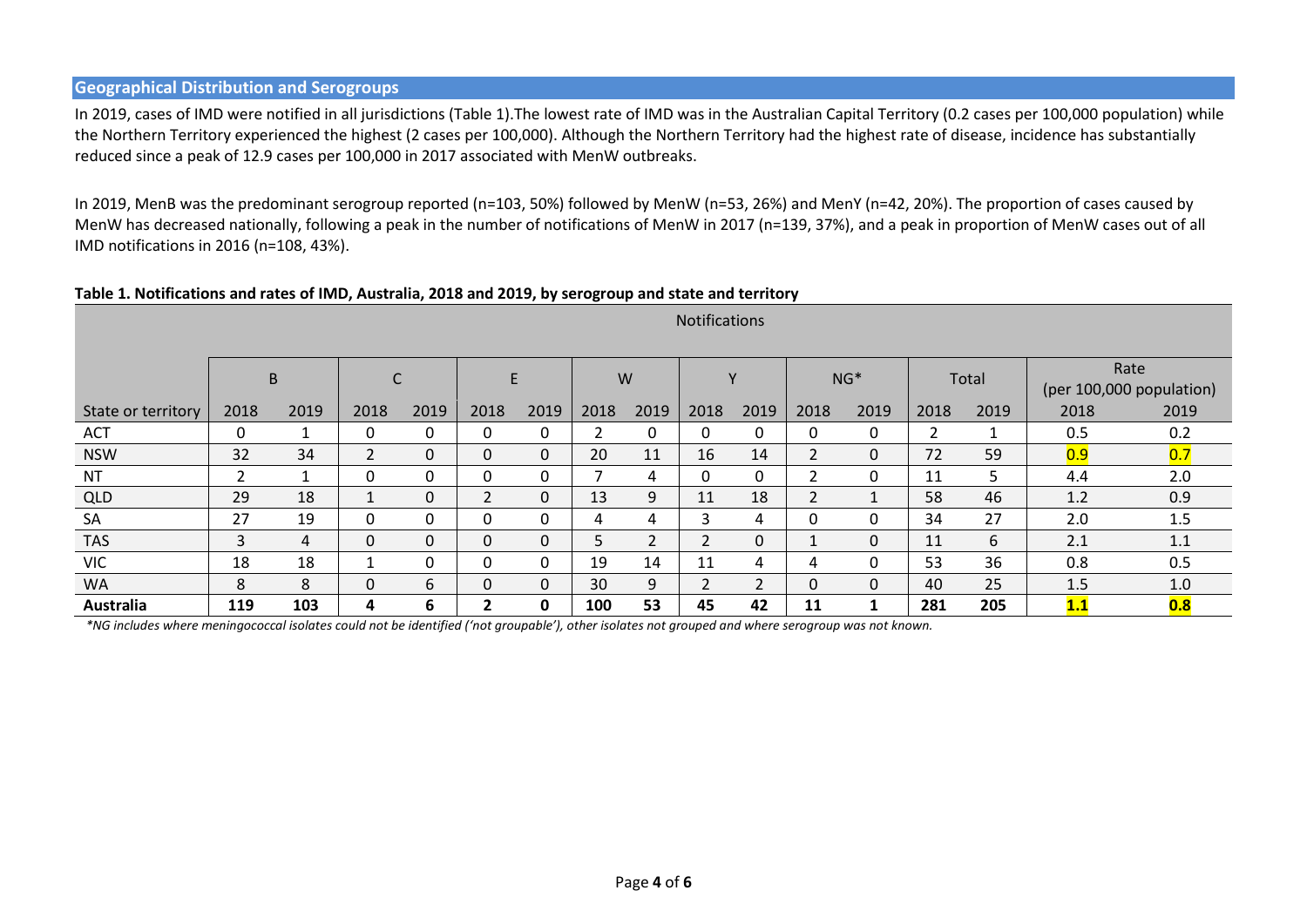In 2019, there were 12 IMD deaths reported, which was lower when compared with the number of deaths reported in 2018 (n=18). Of the 12 deaths reported in 2019, five were due to MenB, four MenW, two MenY and one where the serotype was unable to be grouped (Table 2).

|           | Year |      |  |  |  |
|-----------|------|------|--|--|--|
| Serogroup | 2019 | 2018 |  |  |  |
| в         |      |      |  |  |  |
| W         |      |      |  |  |  |
|           |      |      |  |  |  |
| <b>NG</b> |      |      |  |  |  |

Table 2. Deaths due to IMD by sergroup for 2019 and 2018

#### **Aboriginal and Torres Strait Islander peoples**

In 2019, 17% (n=36) of IMD cases were reported as being Aboriginal and/or Torres Strait Islander people compared to 56 IMD cases reported amoung Aboriginal and/or Torres Strait Islander people in 2019. Of the 36 cases of IMD reported in Aboriginal and/or Torres Strait Islander people, 50% (n=18) were MenB, 33% (n=12) were MenW, 14% (n=5) MenC and 3% (n=1) MenY (Table 3).

The majority of IMD cases in Aboriginal and/or Torres Strait Islander people were among those aged 0-4 years (n=21, 58%), of which 62% (n=13) were aged less than 12 months. Eight (22%) cases were amongst Aboriginal and/or Torres Strait Islander people aged 5-19 years and the remaining seven (19%) cases were spread across those aged between 20-54 years. The age distribution among Aboriginal and/or Torres Strait Islander people cases is different compared with non-Indigenous cases. Approximately 78% (28/36) of cases in Aboriginal and/or Torres Strait Islander people were aged less than 15 years, whilst 22% (36/165) of cases in non-Indigenous people were aged less than 15 years.

Table 3. IMD notifications by Indigenous status. Note that cases with an Indigenous status field of "not stated" are not inculded in this table.

| <b>IMD</b><br>serogroup | Year | Aboriginal<br>and/or Torres<br><b>Strait</b><br>Islander<br>people | <b>Non</b><br>Indigenous | <b>Not stated</b> | <b>Total</b>   |
|-------------------------|------|--------------------------------------------------------------------|--------------------------|-------------------|----------------|
| B                       | 2018 | 14                                                                 | 101                      | 4                 | 119            |
|                         | 2019 | 18                                                                 | 82                       | 3                 | 103            |
| C                       | 2018 | 0                                                                  | 4                        | 0                 | 4              |
|                         | 2019 | 5                                                                  | 1                        | 0                 | 6              |
| E                       | 2018 | $\Omega$                                                           | $\overline{2}$           | 0                 | $\overline{2}$ |
|                         | 2019 | 0                                                                  | $\Omega$                 | 0                 | 0              |
| W                       | 2018 | 33                                                                 | 66                       | 1                 | 100            |
|                         | 2019 | 12                                                                 | 40                       | 1                 | 53             |
| Y                       | 2018 | 1                                                                  | 43                       | 1                 | 45             |
|                         | 2019 | 1                                                                  | 41                       | 0                 | 42             |
| NG*                     | 2018 | $\overline{2}$                                                     | 8                        | 1                 | 11             |
|                         | 2019 | 0                                                                  |                          | 0                 | 1              |